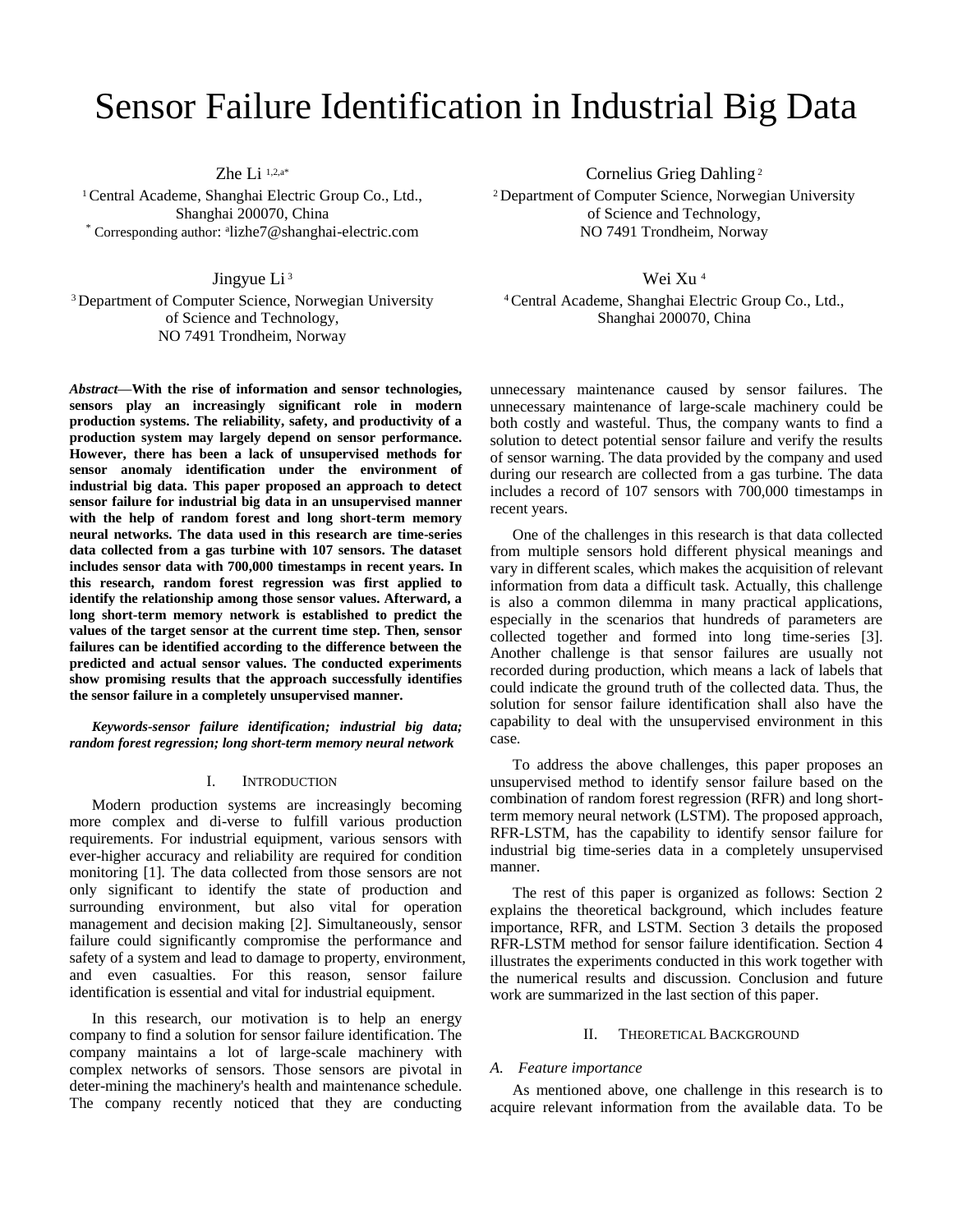more specific, we need to discover the relationship between the data collected from 107 sensors and identify which sensors could be used to verify each other. The target machinery has an abundance of sensors located over a relatively large area. It, therefore, stands to reason that not all sensors will be useful in predicting the values of a sensor x (where x is any arbitrary sensor value). Therefore, to be able to verify a sensor value x, we need to identify which other sensor values are required. To achieve this purpose, we introduce the concept of feature importance in our research. The feature importance is defined as "discriminative power in distinguishing a target of interest from other individuals [4]." Feature importance, as the name implies, represents the importance of a feature y in predicting feature x. If we change the order of the data for feature y, the prediction error will increase for feature x. Feature importance can be used to describe the relationship between each pair of parameters in our database.

# *B. Random forest regression (RFR)*

One of the most popular methods to calculate feature importance methods is random forest. The method can be used for both classification and regression. The name, random forest, comes from the algorithm using a forest of decision trees. Random forest uses a modified version of bootstrap aggregation, also known as Bagging. It can be used to reduce the variance, in cases where the variance is high, which is the case with decision trees [5]. Bagging, as the term suggests, is the process of placing sub-samples of the data into bags with replacement. In order to avoid overfitting, random forest reduces the correlation between the sub-models as much as possible. Rather than allowing the bagging to happen from the entire dataset, random forest's improved technique only allows the bagging to happen from a randomly chosen subset of the data, that is selected at each time-step.

RFR works by taking the average real-valued output from the decision trees. The importance score of each feature can be calculated through recording the improvement in the splitcriterion at each split and in every tree [6]. For this rea-son, as proposed in [7], RFR can also be applied as a means to distinguish relevant from irrelevant variables in variable selection approaches. It means that by calculating the feature importance, one may be able to determine which features are important in predicting each other.

In our case, the original size of features is 107 parameters, which are collected from multiple sensors mounted on different areas. We consider that sensors located closely or indicating similar physical meanings are relevant to each other. However, the relationship is difficult to be identified from the physical model directly. For this reason, we introduced RFR here to acquire the feature importance of all the 107 parameters to each sensor.

#### *C. Long short-term memory network (LSTM)*

LSTM is a special type of recurrent neural network (RNN) proposed in 1997 to address the problem of insufficient, decaying error backflow in RNN training [8]. In LSTM neural networks, memory cells are employed as independent activation functions and identity functions with fixed weights, which are connected to themselves [9]. Compared with

traditional RNN, LSTM neural network applies memory cells with forget gates to establish connections between inputs and out-puts [10]. These forget gates could effectively keep information in the cell states. For this reason, LSTM has the capability to capture nonlinear dynamics from long time-series data. More detailed description of the theory to leverage LSTM for time-series sensor data prediction can be found in our previous work [9].

# III. SENSOR FAILURE IDENTIFICATION BASED ON RFR-LSTM

As mentioned in the introduction, the main challenge in our research is to identify which sensors are relevant and can subsequently be applied to validate each other. To resolve this issue, we applied RFR to acquire the feature importance of all the sensors first. Then, we select the top 10 relevant sensor values as the key indicators to verify the target sensor. The main idea is to predict the current value of each sensor through an LSTM neural network, in which the inputs are the values from the ten most relevant sensor values, and the output are the predicted values of the target sensor. The difference between the actual and predicted sensor value can be leveraged to identify the potential sensor failure. Fig. 1 illustrates the process of the proposed method for sensor failure identification.



Figure 1. The process of sensor failure identification based on RFR-LSTM

## IV. EXPERIMENTS AND NUMERICAL RESULTS

#### *A. Dataset preparation*

During the experiment, to improve the performance of datadriven model and avoid potential inconvenience, we first applied standard normalization to adjust the sensor data measured on different scales to a notionally common scale, and formatted them into sequences with three steps in each sample. As shown in Table 1, S1(t) represents the current value of Sensor 1, while  $S1(t-1)$  and  $S1(t-2)$  mean the value of Sensor 1 in the previous one and two timestamps, respectively. The same goes for other sensors.

During the experiment, we randomly selected 90% of the samples (630,000 samples) as training data. The rest 10% of samples (70,000 samples) are used to test the prediction result.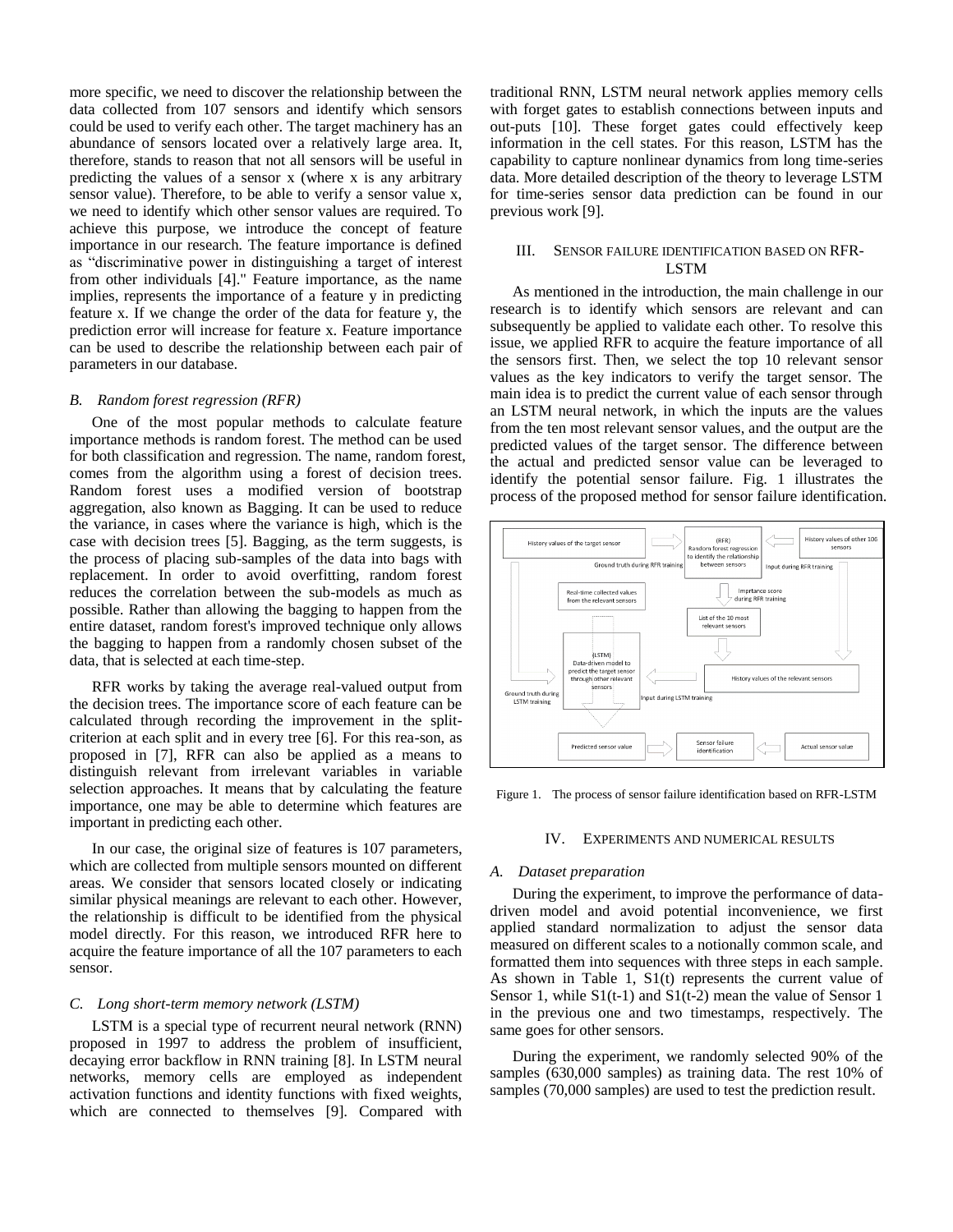$S1(t-2)$   $S2(t-2)$   $S1(t-1)$   $S2(t-1)$   $S1(t)$   $S2(t)$ 0.15 0.49 0.2 0.5 0.21 0.52 0.2 0.5 0.21 0.52 0.21 0.48 0.21 0.52 0.21 0.48 0.2 0.5

TABLE I. SENSOR DATA AFTER NORMALIZATION AND REORGANIZATION

#### *B. Training process*

During the training process, the applied random forest is composed of 100 decision trees. We consider the number of trees is large enough for accuracy with acceptable computational complexity since the total number of sensors in the database is 107. We selected mean squared error (MSE) as the criterion for evaluating the quality of a split during the RFR training process due to its broad applicability [11]. The selected criterion can help to calculate the importance score of each sensor. We consider the top 10 features with the highest importance as the relevant sensor values and will subsequently use them to predict the value of the target sensor through LSTM. Table 2 shows the selected parameters for RFR training.

TABLE II. PARAMETERS APPLIED FOR THE TRAINING OF RANDOM FOREST REGRESSION

| <b>Training parameters</b> | Values                |
|----------------------------|-----------------------|
| <b>Measuring criterion</b> | Mean Squared Error    |
| Number of decision trees   | 100                   |
| Number of features chosen  | 10 highest importance |

After the relevant sensors are identified through RFR, we applied LSTM to predict the value of the target sensor. The applied LSTM neural network in our re-search is composed of 50 neurons, and one fully connected layer in the output for prediction. Mean absolute error and Adam are selected as the loss function and optimizer with the learning rate as 0.001.

# *C. Numerical results and discussion*

Fig. 2 shows the training loss with epoch for feature importance identification during RFR training. The training process converges around the 200th epoch, with the Mean Square Error (MSE) dropping to 0.0008.

Fig. 3 illustrates the mean absolute percentage error (MAPE) with epoch during LSTM training process. The training error after 200 epochs around 0.3%, which is acceptable as the prediction error for sensor failure identification.



Figure 2. Loss with epoch during RFR training



Figure 3. Mean absolute percentage error of LSTM training for prediction



Figure 4. Identified sensor failures according to the difference between the predicted and actual sen-sor values

Fig. 4 shows the final testing result of the training LSTM neural network. After LSTM outputs the predicted sensor value, the difference between the predicted and actual sensor values can be leveraged to identify potential sensor failures. As shown in Figure 4, we can notice that the target sensor changes